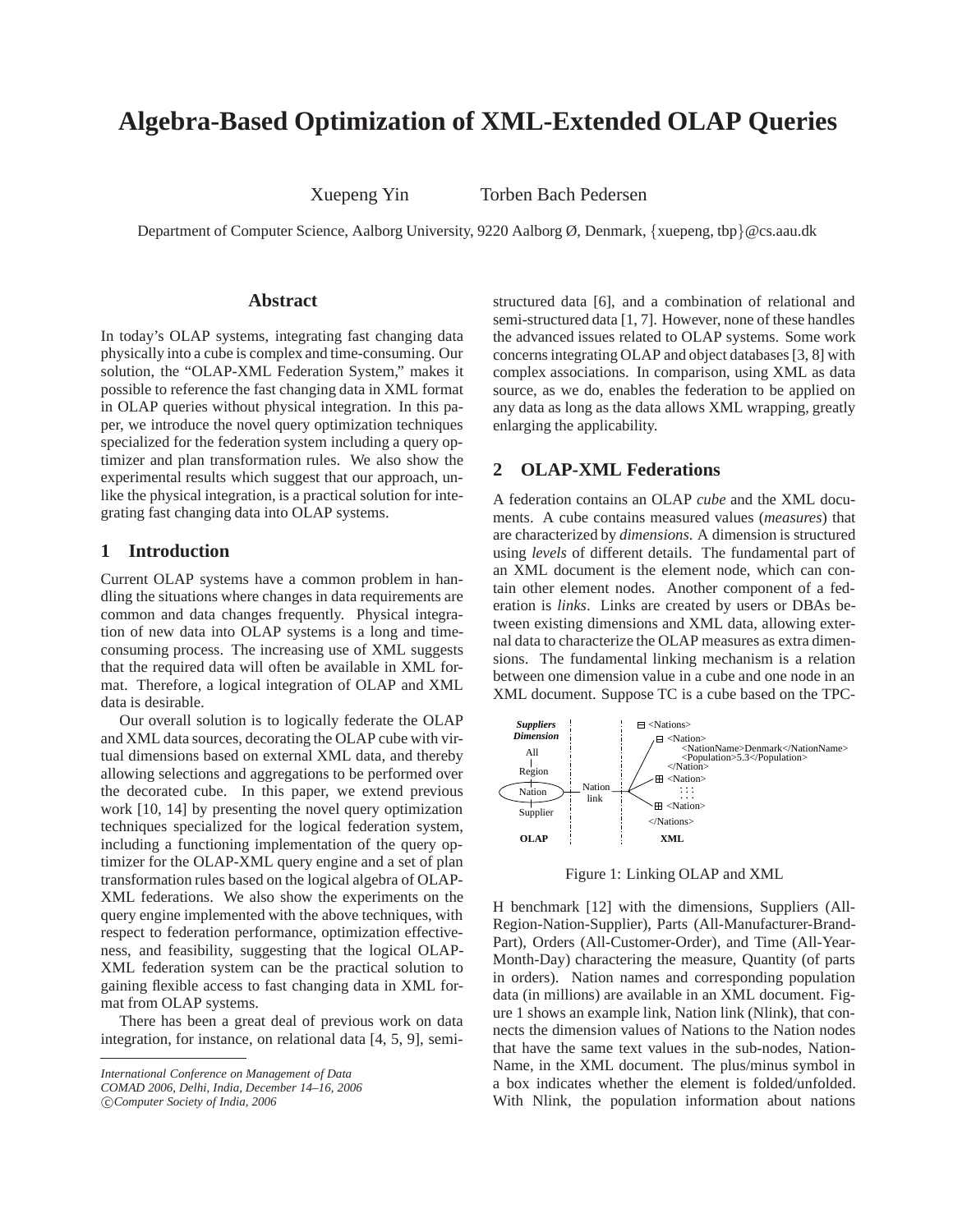can be referenced in OLAP queries. The example federation query, "SELECT SUM(Quantity), Brand, Nation/Nlink/Population FROM TC WHERE Nation/Nlink/ Population<30 GROUP BY Brand, Nation/Nlink/ Population," shows the total quantity of the parts of each brand sold by each nation, where a nation is decorated with its population. Nation/Nlink/Population, is a *level expression*, where Population is a relative XPath expression applied to the XML nodes in Nlink to identify new nodes. A level expression allows decoration of dimension values (e.g., nation names) with XML values (e.g., populations) in the context defined through links.

# **3 The OLAP-XML System**

The federation system has three major components: *query analyzer*, *query optimizer*, and *query evaluator*. Given a query, the query engine parses and analyzes the query, and generates the initial logical plan. The query optimizer generates a plan space for the initial plan and searches for the best execution plan (which has the least execution time) and then passes the plan on to the query evaluator, which generates the final results. The query optimization is a Volcanolike [2], *rule-based* process. However, the optimizer is a totally different implementation specialized for OLAP-XML federations, including: 1) faster logical plan enumeration (by a factor of five or more), because the logical plans are considerably smaller than physical plans without integrating the detailed data retrieval and manipulation algorithms, 2) novel *transformation rules* (see below) specialized for OLAP-XML federations, 3) a novel cost-model for the federation components [13], which have a high degree of autonomy , and 4) the inlining technique that rewrites selection predicates (see below).

## **4 Logical Algebra and Plan Transformation**

**Decoration** A decoration operator,  $\delta_{l_{xp}}$ , builds a virtual (decoration) dimension using the XML data referenced by a level expression  $l_{xp}$ . The decoration operator enables the external XML data to become virtually a part of the cube, thereby allowing the following operations involving XML data to be performed on the federation.

**Federation Selection** A federation selection operator,  $\sigma_{Fed}(\theta)$ , allows the facts from the cube to be filtered using the external XML data as well as the regular cube data.

**Federation Generalized Projection** The generalized federation projection operator, Π*Fed*[L]<*F(M)*<sup>&</sup>gt;, also let the federated cube be aggregated over the external XML data. Here,  $\mathcal L$  is a set of levels to which the federation will be rolled up to, intuitively, the levels in the GROUP BY clause where level expressions can be present. *F(M)* is a set of aggregate functions over the specified measures, i.e., the aggregates in the SELECT clause.

When an SQL*XM* query is parsed and analyzed by the query engine, it is expressed in the logical algebra above and turned into a logical query tree. Figure 2 shows the query tree for the example query in Section 2,

where  $\mathcal{F}_{TC}$  represents the federation involving the TC cube. The query tree implies the query can be evaluated in three major steps. First, the decoration operator instantiates the level expression and builds a virtual dimension consisting of the population data to decorate the associated suppliers' nations through Nlink. The dimension schema is (All-Nation/Nlink/Population) or simply (All-Population). Then, the selection operator slices the cube using the population data, and finally the federation generalized projection op-

erator rolls up the levels  $^{\Pi_{Fed[B(P), N/NI/P] < SUM(Q)>}}$ of dimensions to Brand, Population, and All (the top level of the dimensions not referenced in the SELECT clause), which leaves only the Parts and Suppliers dimensions in the federation, and produces the final aggregate results.

$$
\sigma_{Fed[N/Nl/P<30]} \\ \delta_{[N/Nl/P]} \\ \hspace*{1.5in} \\ \sigma_{TC} \\ \text{B=Brand, P=Part, Q=Quantity, N=Nilink,N=Nation}
$$

Figure 2: The logical plan

**Transformation Rules** Transformation rules are used during query optimization to enumerate equivalent plans that generate less intermediate data. Although some rules are variants of existing rules in relational systems [11], all the rules are specialized for OLAP-XML federation with the hierarchical structure and the virtual dimensions taken into consideration. Following this, Rules 1 and 2 can be thought of as being developed from well-known relational rules on select and group-by. Rules 3, 5, and 6 aim to optimize cases when the special OLAP-XML decoration operator is involved, and thereby are novel. Rule 4, which concerns inlining, is also novel.

In the following, let l denote a dimension level and  $\Box$ denote the partial order between two levels. we say  $l'_i \sqsubset_i l_i$ holds if and only if the values of the higher level  $l_i$  contain the values of the lower level  $l_i'$ . For example, in the Time dimension, *Day Time Year* because years contain days. Also, the plan expression on one side can be reconstructed to the other side following an arrow.

A federation generalized projection cannot roll up the dimensions to levels higher than those referenced by the federation selection executed afterwards because these levels would no longer exist after the roll-up. Therefore, a federation generalized projection operator and a selection operator are commutative if the levels referred by the selection are not projected away by the projection.

**Rule 1 (Commutativity of Federation Generalized Projection and Selection)** *If* θ *does not reference measures, and for each level*  $l_i$  *in*  $\theta$  *there exists a level*  $l'_i \in \mathcal{L}$  such that  $l'_i \subseteq_i l_i$ , the following rule holds:  $\Pi_{\text{Fed}[\mathcal{L}] < \text{F}(M) > (\sigma_{\text{Fed}[\theta]}(\mathcal{F})) \leftrightarrow \sigma_{\text{Fed}[\theta]}(\Pi_{\text{Fed}[\mathcal{L}] < \text{F}(M) > (\mathcal{F})).}$ 

Rule 1 does not apply if the projection above rolls up the cube to the levels higher than those referred by the selection's predicate. However, a part of a federation generalized projection can be performed prior to the federation selection below, meaning that the cube can be rolled up to certain levels without interfering the selection.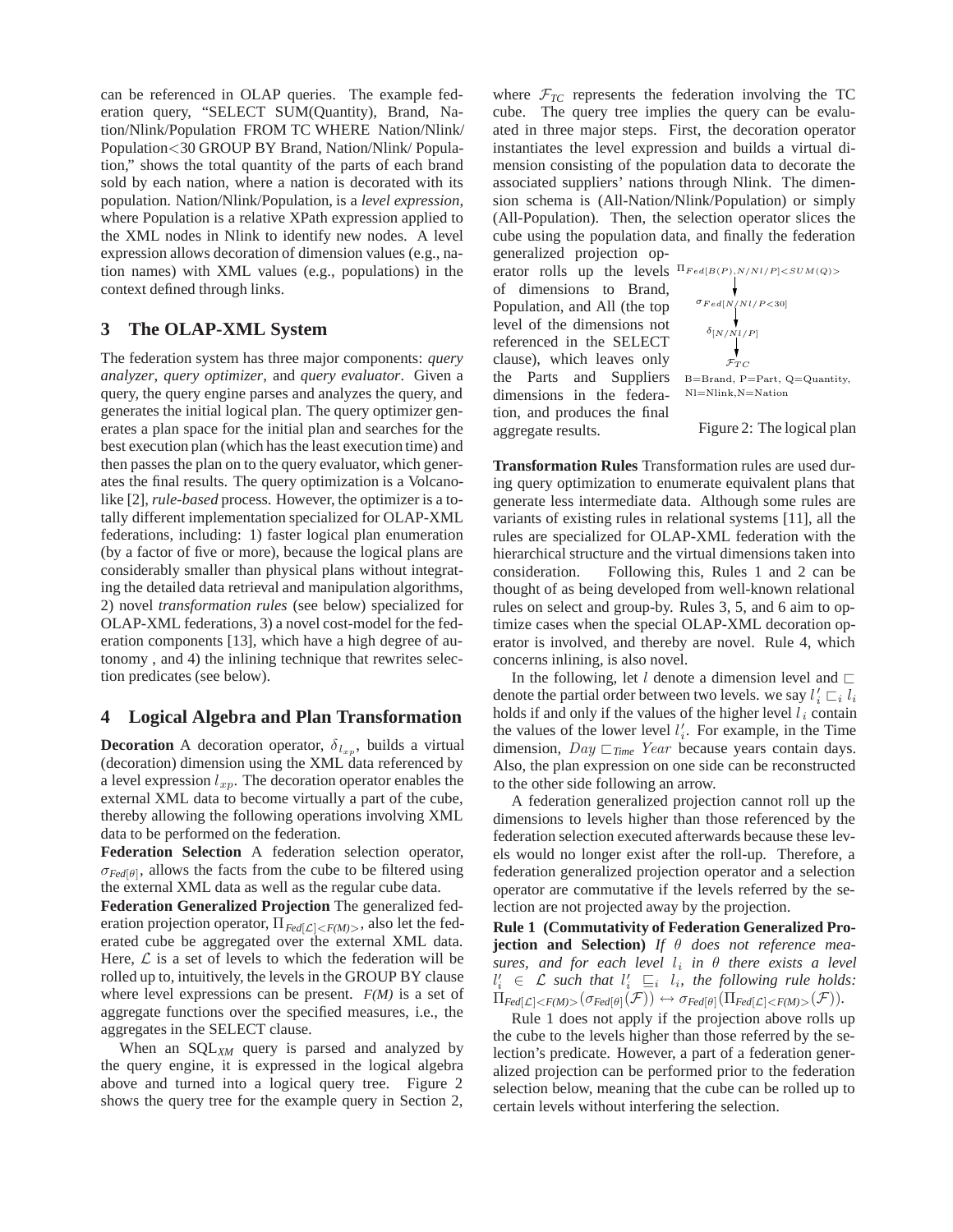#### **Rule 2 (Pushing Federation Generalized Projection Be-**

**low Selection)** *If* θ *does not reference measures, and for a level*  $l_i$  *in*  $\theta$  *there exists a level*  $l'_i \in \mathcal{L}$  *such that*  $l_i \sqsubset_i l'_i$ , *the following rule holds:*  $\Pi_{Fed}[\mathcal{L}] < F(M) > (\sigma_{Fed}[\theta](\mathcal{F})) \rightarrow$  $\Pi_{Fed[\mathcal{L}] < F(M) > (\sigma_{Fed[\theta]}(\Pi_{Fed[\mathcal{L}'] < F(M)) < (\mathcal{F}))}$ *, where,*  $\mathcal{L}'$  are *the highest levels that the new generalized projection can aggregate the cube to and still allow* θ *to be evaluated, i.e., levels referenced by* θ *still exist in the cube.*

A federation selection reduces the tuples while they are passed onto the upper part of the plan. To use less temporary space and reduce data transfer between the OLAP component and the temporary component, we try to push a federation selection below a decoration operator if the predicate does not reference the level expression.

**Rule 3 (Pushing Federation Selection Below Decoration** ) Let  $S_\theta$  be the set of levels involved in  $\theta$  and  $l_{xp}$  be *a level expression. If*  $l_{xp} \notin S_\theta$ *, the following rule holds:*  $\sigma_{Fed[\theta]}(\delta_{l_{xp}}(\mathcal{F})) \rightarrow \delta_{l_{xp}}(\sigma_{Fed[\theta]}(\mathcal{F})).$ 

**Example 4.1** σ*Fed*[*Customer="Customer# 01"*](δ*Nation/Nlink/*

*Population* $(\mathcal{F}_{TC})$ ) is equivalent to  $\delta_{National/Nlink/Population}(\sigma_{Fed}$ *Customer="Customer#01"* $(\mathcal{F}_{TC})$ ). The second plan first filters the facts before it is decorated and the same decoration dimension can still be created using the unchanged dimension values and linked data.

As Rule 3 implies, a federation selection operator cannot be pushed below a decoration operator if the predicate references a level expression. However, the rule can still be applied if a new predicate which does not involve the level expression but selects the same facts is used to replace the old predicate. The technique to generate the new predicate based on the original one is inlining [13].

**Rule 4 (Inlining of Decoration in Federation Selection)** *If the predicate* θ *contains references to the level expression*  $l_{xp}$ , the following rule holds:  $\sigma_{Fed[\theta]}(\delta_{lxp}(\mathcal{F})) \rightarrow$  $\delta_{l_{\text{xn}}}(\sigma_{\text{Fed}[\theta']}(\mathcal{F}))$ *, where,*  $\theta'$  *no longer refers to XML data, and is a placeholder at optimization time for the real predicate having the same filtering effects as* θ*, with references only to regular dimension levels and constants.*

**Example 4.2**  $\sigma_{Fed[l_{pop}=1017645163]}(\delta_{l_{pop}}(\mathcal{F}_{TC})) = \delta_{l_{pop}}$  $(\sigma_{Fed[(l_{pop}=1017645163)']}(\mathcal{F}_{TC}))$  where  $l_{pop}$  represents *Nation/Nlink/Population.* The predicate  $(l_{pop} = 1017645163)'$ becomes a placeholder in the second plan and will be rewritten to *Nation="India"* by inlining at execution time. The two predicates have the same selection effect because only India has exactly a population of 1017645163.

A logical federation generalized projection removes all dimensions that are not present in the parameters, and rolls up the remaining dimensions to the specified levels. Therefore, a decoration operator can be removed if the federation generalized projection above does not reference the decoration data through the level expression.

**Rule 5 (Redundant Decoration Below Federation Generalized Projection**) *If*  $l_{xp} \notin L$ , then  $\Pi_{Fed[\mathcal{L}] < F(M) > (\delta_{l[SEM/link/xp]}(\mathcal{F})) \rightarrow \Pi_{Fed[\mathcal{L}] < F(M) > (\mathcal{F})}$ *holds.*

There are situations where the federation projection operator above a decoration operator references the data of the dimension produced by the decoration operator below through the level expression. In that case, the equivalent plan has a new federation generalized projection below the decoration, which aggregates the cube as much as possible, while still allowing the decoration operator to be applied.

**Rule 6 (Pushing Federation Generalized Projection Below Decoration)** *If the level expression of the decoration operator is a projection parameter, i.e.,*  $l_{xp} \in \mathcal{L}$ *, the following holds:*  $\Pi_{\text{Fed}[\mathcal{L}] < F(M) > (\delta_{\text{Lip}}(\mathcal{F})) \leftrightarrow$  $\Pi_{\text{Fed}[\mathcal{L}] < F(M) > (\delta_{lxp}(\Pi_{\text{Fed}[\mathcal{L}'] < F(M) > (\mathcal{F})))$ *, where*  $\mathcal{L}'$  does *not contain*  $l_{xp}$  *but still allows*  $\delta_{l_{xp}}$  *to build the decoration dimension.*

**Example 4.3**  $\Pi_{Fed(Customer, Brand, l_{pop}) \leq SUM(Quantity) > (\delta_{l_{pop}}($ F*TC*)) is equivalent to Π*Fed[Customer, Brand*,l*pop*]<*SUM(Quantity)*<sup>&</sup>gt;  $(\delta_{l_{pop}}(\Pi_{Fed{Customer,Brand,National{<}SUM(Quantity)>}(\mathcal{F}_{TC}))),$  where l*pop* represents *Nation/Nlink/Population*. The new projection operator also has the levels Customer and Brand. But the level expression is replaced by Nation, which still allows the decoration dimension to be built through Nlink.

# **5 Performance Study**

Here, the query engine is observed w.r.t., 1) the query evaluation performance, 2) the effectiveness of the query optimization, and 3) the feasibility of the federation system.

**Query Evaluation Performance** To study the behavior of the query engine, four groups of queries of different types and selectivities were evaluated. Groups 1 to 4 have selectivities of 0.01%, 0.1%, 1% and 10%, respectively. Each group has ten types of queries. Queries with larger type numbers tend to return more data than the smaller ones. The line chart in Figure 3 illustrate execution performance of queries with different selectivities. The chart shows that the more the cube is reduced by selection and aggregation, the better the query performs.

**Query Optimization Effectiveness** The same types of queries as above were evaluated on the query engines with and without optimizations. except that the WHERE clause now refers to external XML data and only has a selectivity of 10%, e.g., WHERE Nation/Nlink/Population IN (45860000, 59128187, 31787647). Figure 4 presents the executions of the initial plans and the optimized plans by the top and bottom lines respectively. The lines indicates optimized plans are executed seven to fifty times faster than the straightforward initial plans. The experiments show the optimization is effective in reducing intermediate data and data-transfer.

**Federation Feasibility** We compare the performance when the external XML data is in 1) the XML component (federated), 2) in the local, relational temporary component (cached), and 3) physically integrated in the OLAP cube itself (integrated). The same query types are defined as above and evaluated with optimizations. A large(11.4 MB) XML document and and a small (2KB) one were used, both generated from the TPC-H benchmark [12]. As dimensions in OLAP cubes are not typically very large, we believe the